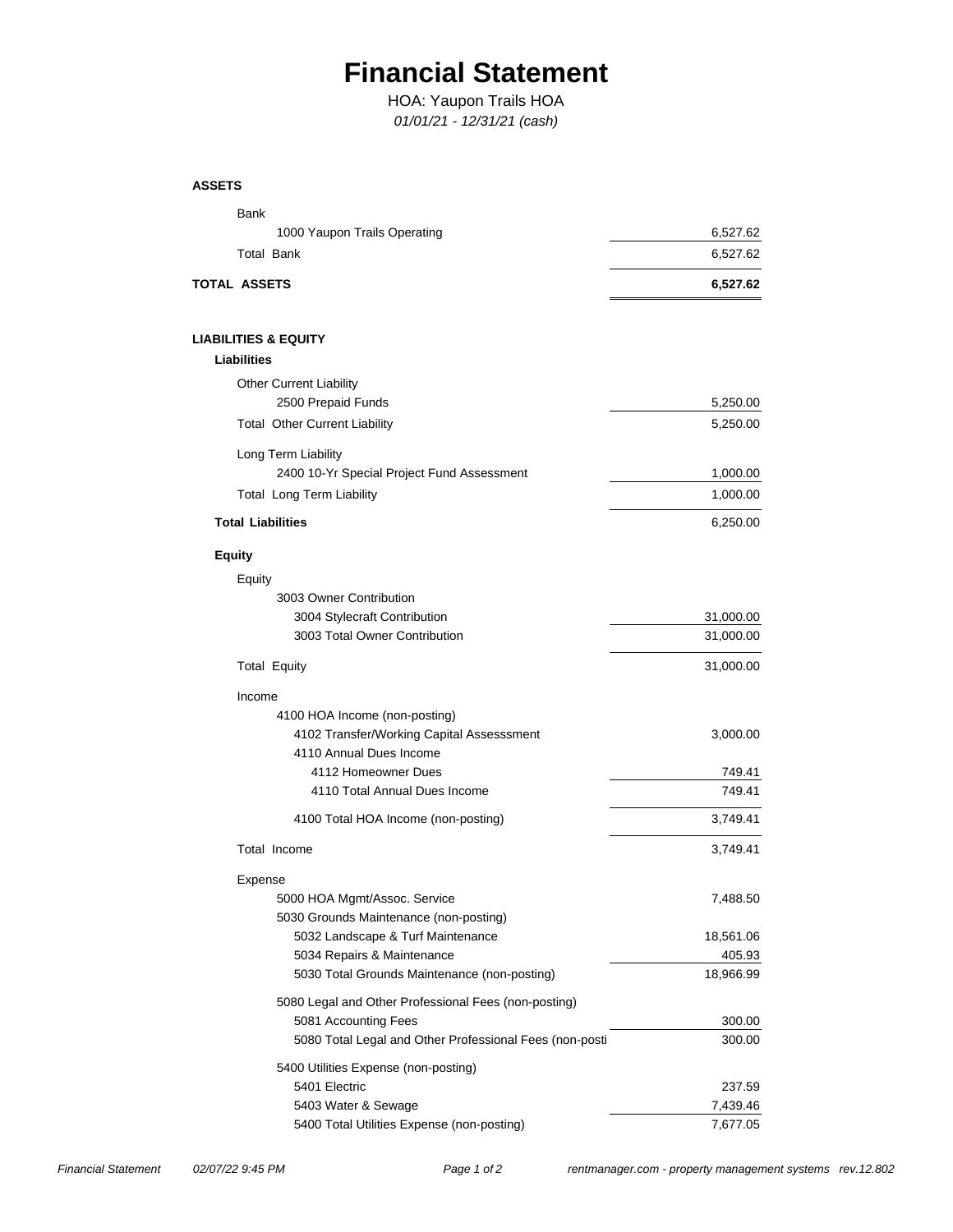| 5600 Office Expense (non-posting)       |              |
|-----------------------------------------|--------------|
| 5605 Postage & Mail Out                 | 9.25         |
| 5600 Total Office Expense (non-posting) | 9.25         |
| 5800 Other Expenses                     |              |
| 5801 Bank Fees                          | 30.00        |
| 5800 Total Other Expenses               | 30.00        |
| <b>Total Expense</b>                    | 34,471.79    |
| Net Income (1/1/2021 thru 12/31/2021)   | $-30,722.38$ |
| <b>Total Equity</b>                     | 277.62       |
| TOTAL  LIABILITIES & EQUITY             | 6,527.62     |
|                                         |              |